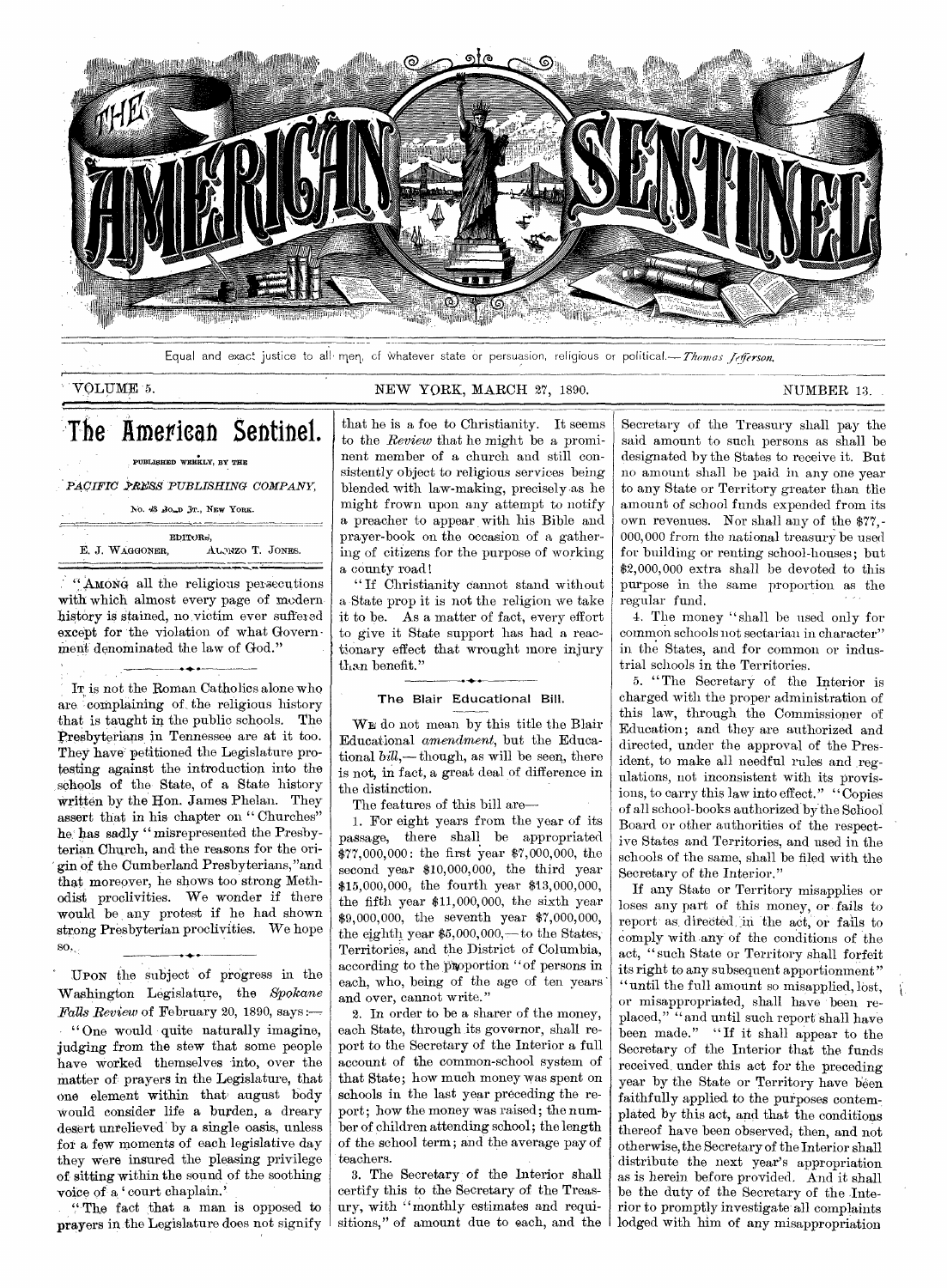by or in any State or Territory of any moneys received by such State or Territory under the provisions of this act, or of any discrimination in the use of such moneys; and the said complaints, and all communications received concerning the same, and the evidence taken upon such investigations, shall be preserved by the Secretary of the Interior, and shall be open to public inspection and annually reported, to Congress."

Such, briefly stated, are the provisions of the Blair Educational bill. It will be seen at once that it is simply a scheme to make the public-school system a national affair; and that the money involved is only a huge bribe offered to the States to surrender their school systems to the dictation of the national power. The direction of the whole affair is given to the Secretary of the Interior. He is to be the arbiter of all complaints or disputes that may arise about the application of the funds or any of the provisions of the act.

• What, then, is the object of making the public-school system a national affair only? Why is it that this shall be taken from the control and management of the several State's and merged in a federal head and controlled by national power ? There is a purpose in this. This purpose does not appear as distinctly in the bill as in the speech of the author of it, which he made in support of it. *That purpose is to destroy all parochial or denominational schools, and have the national power supplant the family and the Church.* This we shall now prove.

According to Senator Blair's estimate, everybody who believes in the efficacy of the parochial or denominational school is an opponent of the public school and is a "Jesuit." On page 1542 of the *Congressional Record* of the Fifty-first Congress (page 91 Of.Mr. Blair's published speech), we find these words under the sub-head—

#### "THE OPPONENTS OF PUBLIC SCHOOLS.

I have several times felt the necessity of alluding to the opposition which this bill has encountered from the friends of the antagonistic system of edu-<br>cation, known as the parochial or denominational<br>system of schools. That opposition has been of so<br>inveterate and influential a character that it has done more than any other cause, in my judgment, to endanger its enactment into law, and I have felt, very much against my personal inclination, that it was a duty to say here and at this time that the developments of the last few years, more particularly those immediately preceding the present time, have<br>satisfied me that around this measure is concentrated<br>now a great struggle, the result of which will bear<br>strongly upon the fate of the public-school system<br>of our Republi

and upright men, conscientiously believing that the system which they advocate is more for the public good than is the common-school system itself. But that is a question upon which the people of the country must make up their minds; and I feel as as though it was my duty to state what I believe to be the fact, that the issue on this bill in this country at the present time is mainly an issue between the public-school system and the opposing system of education for the children of our people.

I have recently, in another connection, stated my vigws on this subject, and will incorporate them as

part of this address to the Senate.<br>
Follah Jesuits who have undertaken the overthrow<br>
of the laudily school system of this country are al-<br>
ready far advanced in their work. And I desire to<br>
gay that by "Jesuits" I do not

alone those who may belong to that order, but I refer to them and to those who sympathize with them in their views of public education and of the proper system for the use of the children of the people at large. I am aware that some who belong in what are

kr o wn as Protestant denominations share in the belief that the denominational school is the right school, the better school for the education of the rising generation, and to them all, to this aggregate, I have applied this term, which I think is a proper one, not in any sense offensively, because the Jesuit is, as I understand it, the representative order of edu-cation in the Catholic Church. To it more than to any other is committed the charge of education in general, and they specially represent and execute the policy of the Vatican in regard to the training of youth and in political affairs.

Having thus made all to be Jesuits who believe in denominational schools, he holds all to be but parts of one grand system of "opposition" to the public school, and further says:-

I do assert that the issue between these two systems of instruction is a national issue, that it is already joined, and that the public-school system is getting the worst of it so far.—Page 1543 (93 of printed speech).

Therefore he proposes to rally the power of the national Government to crush out the parochial and the denominational school. And the right of the national power to do this is thus asserted

I do believe that what I said was then true, and is true now, that the Nation has the right and the power of self-defense, *and that it may go to any lengths,* the State and the parent failing, to secure the education of the children of the country ; that it is injudicious to do so unless there be a necessity, but if the necessity was complete and total, then the Nation might assume *complete and total charge cf the education of the children* who are to be the Nation; if the necessity was partial and the remedy does not come, it is the duty of the Nation to find and apply the remainder of it as a matter of self-defense, but to wait long, patiently, and urgently upon the parent and the State, and to aid the parent and the State through their own exertions to accomplish this end to the uttermost before falling back upon its own agencies, its own control. And I be-lieve further that the obligation of the Nation, the constitutional obligation, to guaranty to the States governments republican in form, also imposes the obligation to guaranty needful education, by which alone the guaranty of republican government can be best made good. That affirmative euraranty which the Nation must make g be best, redeemed by insuring to the State the means. of educating its children; for a republican form of government can be maintained in no way but as it is based upon universal intelligence.

This bill was first framed and introduced *eight years ago.* It has passed the Senate three times already, and is now up for the fourth. Eight years ago, therefore, the necessity of national control was partial, and this bill was intended as the remedy for that partial necessity. But, he says, in the issue that "is already joined " between "these two systems of instruction," the public-school system "is getting theworst of it so far." We do not believe a word of this that the public school is getting the worst of it, but it is all the same so far as the intention of this legislation is concerned.

Now the denominational school is established and conducted above everything else *to teach religion,* a thing which the public school cannot properly-teach. As, according to Mr. Blair's idea, the publicschool system is getting the worst of the contest; as the necessity for national interference- was partial eight years ago, and as the public-school system has continued all this time to get the worst of it,

the necessity, according to the same measure, is fast becoming " complete and total;" and therefore the time has come for the Nation to " assume complete and total charge of the education of the children." But, as it is the specific work of the denominational school to teach *religion,*  and as the Nation must assume complete and total charge of the education of the children, it therefore becomes necessary for the Nation to assume complete and total charge of the teaching of religion. And Mr. Blair is prepared for this, and has proposed that the Nation shall prepare for it in the following amendment to the national Constitution :—

Resolved by the Senate and House of Represent-<br>atives of the United States of America in Congress<br>assembled (two-thirds of each House concurring<br>therein), That the following amendment to the Con-<br>stitution of the United S

#### $\Delta$ RTI $\text{CLE}$  —

SECTION 1. No State shall ever make or maintain any law respecting an establishment of religion, or prohibiting the free exercise thereof.

SEC. 2. Each State in this Union shall establish and maintain a system of free public schools ade-quate for the education of all the children living therein, between the ages of six and sixteen years, inclusive, in the common branches of learning, in virtue and morality, and in knowledge of the fundamental and non-sectarian principles of Christianity.<br>But no money raised by taxation imposed by law or<br>any money or other property or credit belonging to<br>any municipal organization, or to any State, or to<br>the United States ets, beliefs, ceremonials, or observances peculiar to any sect, denomination, organization, or society, being, or claiming to be, religious in its character, nor shall such peculiar doctrines, tenets, beli-fs, ceremonials, or observances, be taught or inculcated in. the free public schools.

SEC. 3. To the end that each State, the United States, and all the people thereof, may have and preserve governments republican in form and in substance, the United States shall guaranty to every State, and to the people of every State and of the United States, the support and maintenance of such a system of free public schools as is herein provided.<br>SEC. 4. That Congress shall enforce this article by legislation when necessary.

That is the object of the Blair Educational bill. And that is why we said at the beginning of this article that between the bill and the proposed amendment there is not a great deal of difference in the distinction. The bill is but a step to the amendment. The bill is but an immense bribe offered to the States to allow the thin edge of the wedge to be entered, to be followed by the whole body of the wedge sent home by the crushing blows of the national power. The bill pretending to be but an expression of tender solicitude for the educational interests of the States, is in reality the expression of a purpose to " assume complete and total charge of the education of the children," usurping the place of the parent and the Church as well as of the individual States.

And the author of that bill, the inventor of such an ulterior and farreaching scheme, will stand on the floor of the United States Senate, in the presence of the Nation, and denounce as "opponents of the public schools " and as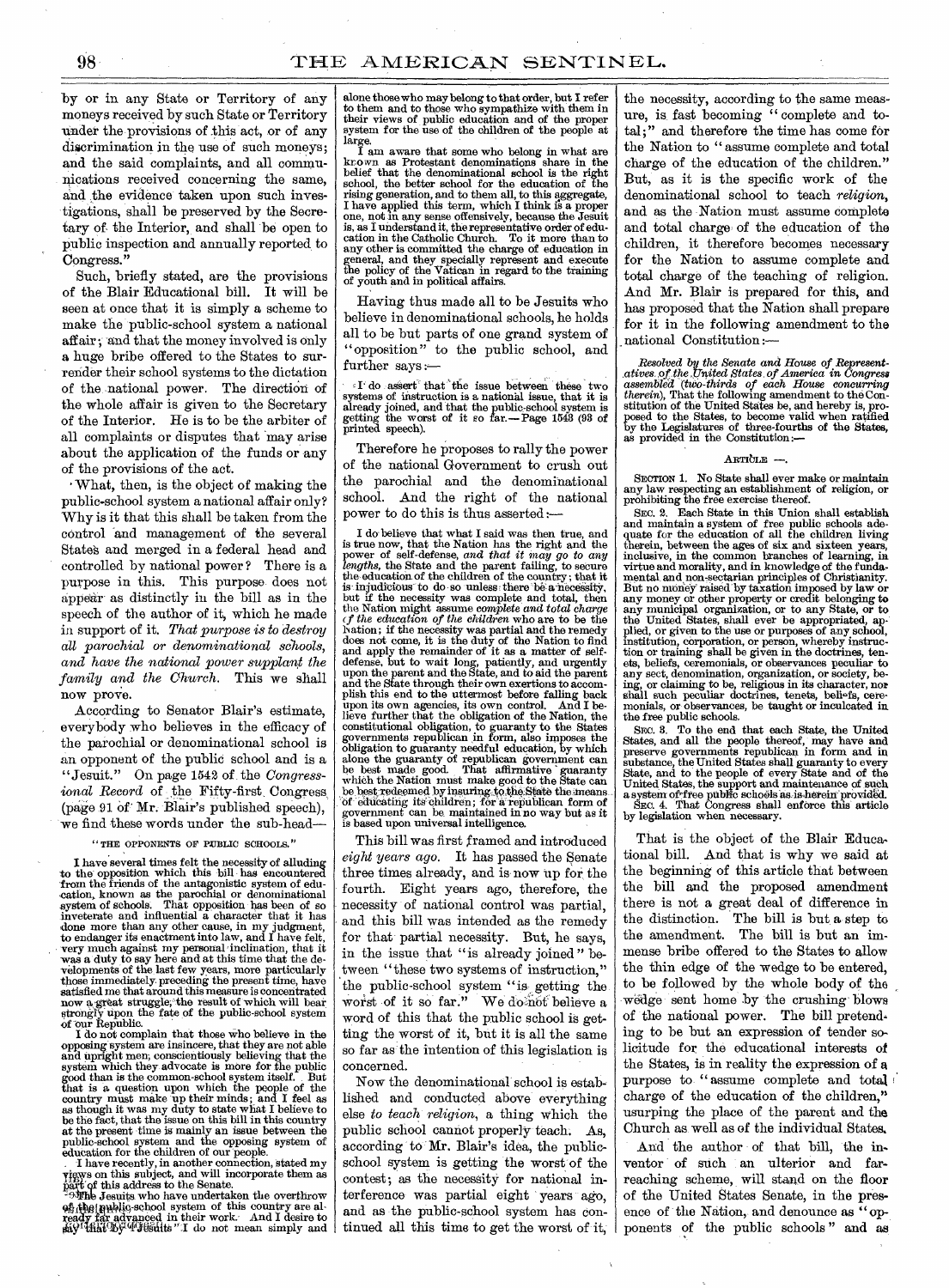" Jesuits " the opponents of this infamous scheme

If ever there was framed a more Jesuitical document than the Blair Educational bill, we should like to see it. And to realize that the United States Senate has passed it three times, is more astonishing still.

In the words of Stanley Matthews upon a like subject we close this article: "I protest against this doctrine. Its application would be a monstrous tyranny. Its idea is pagan, not Christian." A. T. J.

The National Gods.

THE *Christian, Statesman* and the National Reform workers are making a great deal out of the afflictions that have come, upon certain members of the national administration.

Secretary Blaine lost a son and a daughter in quick succession, and Secretary Tracy's house was burned, with fearful consequences—the death of his wife and daughter. There is no one in the land who does not sympathize deeply with both of these families in their affliction, and it is not the surest sign of. Christian sympathy to turn this into a national thing, and, thus charge the afflicted ones with such heaven-daring sins as to exhaust the divine mercy.

This is just what the National Reformers are doing. Dr. McAllister started it with a sermon in Pittsburg, entitled " The Washington Calamity; God's Call' to a national repentance." He attacked the present administration with being " unchristian," and said that the afflictions which had befallen Secretary Blaine and Secretary Tracy are "acts of a displeased and warning Providence." He declared that the first and chiefest reason for these afflictions is that President Harrison, in his Thanksgiving proclamation last year, made no reference to Jesus Christ, and the more fully to prove that this is a great reason, he says :—

The question now arises, where is the reason for<br>the singular train of calamities which has of late<br>attended the course of those who hold the reins of<br>our Government? The question can be answered.<br>It can be answered when t administration is pointed out; when we observe how<br>its actions correspond with the tone of a Christian<br>people. Take, for the first, the last Thanksgiving<br>proclamation issued by President Harrison. In it thanks were directed to be offered by this Christian Nation, but there was not even a reference to Jesus Christ. Held the omission of this sacred name been accidental, or caused by lack of forethought, the case would not be so glaring.<br>But President Harrison *was waited on by a com-*

mittee and was earnestly solicited to insert in the proclamation the name of Jesus Christ. In the face of this, Mr. Harrison *refused* to make the insertion.

Thus the National 'Reformers already assume the place and the prerogative of the interpreters of the will of God in the movements of Providence, and make themselves judges both to name the sin and measure the guilt of the national authority.

How do these men know that that was a divine punishment for sins? And even though they knew that it were such, how do they know what and -how many the sins were? The truth is they know not one solitary thing about it. The God of providence *alone* knows the purpose of these afflictions, and why they fell as they did. And it is more human, and much more Christian, tenderly to sympathize with the afflicted—to "weep with them that weep"— than it is to stand off and point the finger, and exclaim, " Ah, ha! that is what you got for your wickedness." It is neither Christian nor wise for men to usurp the throne of Providence, and presume to run the universe according to their narrow views, and in the line of their unsympathetic and wicked ideas.

Balls and festivities at which wine was used are also named as associate sins for which this punishment came; and, taken altogether, Dr. McAllister pronounces the present administration a disappointing one. He says:-

In many other ways the present administration has been a *disappointing one* to the Christian people of this land. It was expected that with so many men in high and responsible positions who were stanch members of the Christian church, many long-looked-for reforms would be made. To-day in this great Christian country we are in many respects behind some of Europe's dynasty-stricken Governments. The name of God is not mentioned in the *Constitution.* Although the land is filled with soci-eties covering every line of moral work and trying to help on the great cause, yet in many instances they fail because they have *not the proper backing.* 

So they expected great things of the administration because there was so many men connected with it who were stanch members of the Christian church; and because of this they expected their longlooked-for reforms to be made. But men cannot be reformed by law; and even if they could, these men cannot make law where they are. President Harrison has no law-making power in his hands. He is not the chief legislator, he is the chief *executive;* he is there to execute laws that are made by the law-making power—Congress. But Congress cannot make laws that will reform people. The legislators are only representatives of those who send them to Congress; they can only represent the sentiment of those who send them. Then to the people is the place to look; the people are the ones to be labored with, they themselves are the ones to be reformed. But even then law is powerless. No man can make a law by which to reform himself. The incentive to reform must come to him from without himself; and when that incentive has been applied by the people, the reform is accomplished without the need of any State or national laws, and without any effort of the administration.

The surest, the most lasting, and the most blessed incentive to reform, is the love of God as manifested to the world in the grace of Jesus Christ. The gospel of Christ, in the true demonstration of the power and spirit of Christ, is the surest, in fact, it is the only, means of real reform. If the churches and the societies

which are endeavoring so persistently to reform the Nation by human statutes, would only take up the blessed work of inculcating the genuine gospel of Jesus Christ, there would readily and easily come such a reform as would do the people good.

It is true those societies fail because "they have not the proper backing;" but the proper backing is the gospel of Christ, and not a law of Congress, or official incorporation of the name of God in national documents. If these societies have not the proper backing, it is because they have not the gospel of Jesus Christ; and if they have not that, it is their own fault and not the fault of the administration. And it is not fair, much less is it Christian, for them to visit guilt and condemnation and supreme punishments upon the national administration for faults which are their own. A. T. J.

#### A Movement to Unite Church and State.

IN the SENTINEL of January 16, there appeared the text of the joint resolution proposing an amendment to the Constitution of the United States, "respecting establishments of religion and free public schools."

The resolution calls for the instruction of children in the "fundamental and nonsectarian principles of Christianity." Now what are the fundamental principles of Christianity ? It is self-evident that Christianity pertains to Christ, and that nothing can be taught in regard to Christianity without teaching about Christ. Where do we learn about Christ? and what shall we teach about him ?—We learn of Christ in the Bible, and nowhere else. All we know of Christ is contained in the Scriptures of the Old and New Testament, and therefore that which is taught of Christ, in teaching the fundamental principles of Christianity, must be what the Bible reveals concerning him. So the very first thing in teaching Christianity is the consideration of who Christ is. And what about him ? What does he do for us ? What is the nature of his work ? The simple answer to these points, according to the Bible, would be that Christ is the Son of God; the divine word who was in the beginning with God, by whom all things were created; who was made flesh and dwelt among men; who died and rose again to redeem men and to save them from sin. And this brings up the fact that men have sinned against God; they have broken his law. And so, to teach the fundamental principles of Christianity is to teach the law of God, which points out sin, and to teach Christ as the Saviour from sin; to teach his power and majesty as the one who is able to save from sin; in short, the fundamental principles of Christianity is all there is of it. You cannot teach anything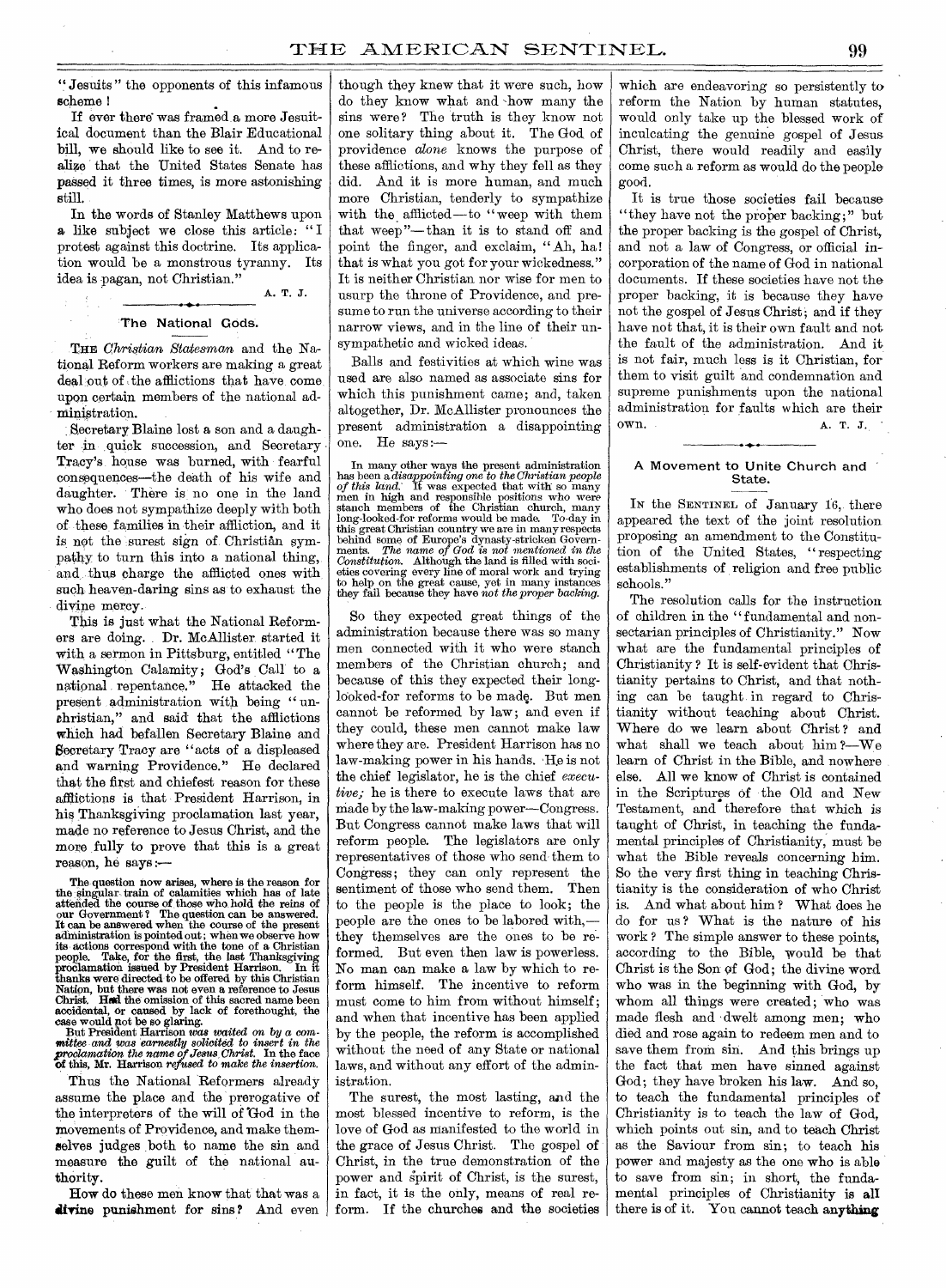about Christianity without teaching these very things. For Christianity may be summed up in a word as the way of salvation from sin, through Christ.

Suppose now the State enters upon the work of giving this instruction to all children within its borders. What is it doing.?--It is doing the very work for which the Church of Christ exists. Christ instituted a church here upon earth that it might be the light of the world, that it might spread abroad in the earth a knowledge of him and of his truth. This is all the church is for. Now when we have the entire Government doing this work in every school district, we have simply the State organizing itself into a universal church. That would be a State Church, a union of Church and State. Nothing less than this can be made of it.

Again, the bill says "the fundamental and *non-sectarian* principles of Christianity." By that is meant those principles which are not peculiar to any sect, but which all denominations can unite upon. Please consider the fundamental principles of Christianity, as we have referred to them, and see upon which one all denominations are agreed. Christianity means the doctrine of Christ. Who is Christ ? Some say he is the divine Son of God, and others deny this. Some say that his work was vicarious, others that he simply lived and died.as an example. There has been disagreement upon the very first principles of Christianity ever since the Church existed. So that if the public schools are to teach the principles of Christianity, they must teach principles that are held by some denominations and disbelieved by others.

In his book, " Romanism versus the Public-School System," page 170, Dr. Daniel Dorchester says :—

It is plain that if all classes are to use the public<br>school, there must be no specific religious instruction.<br>It cannot be imparted consistently with the American<br>system of government; if religious instruction is<br>given, i

The same thing is put more forcibly by the Honorable Stanley Matthews, in a speech in reference to the Bible in the schools of Cincinnati. Said he :—

The gentlemen on the other side say they limit the religious instruction demanded to what they call a "broad Christianity." I have already one or twice  $\alpha$  adverted to the term. I do not know that I understand it. If I d gracious purpose and plan of salvation to a race "dead in trespasses and sins," through the mediation and atonement of Jesus Christ, who, being God from eternity, became incarnate, and by his death upon the cross became a sacrifice for sin, made expiation<br>for it, and, having risen from the grave, ascended<br>into heaven, and there sitteth on the right hand of<br>the Father to make intercession for his people. The<br>whole characte

This is the truth clearly and forcibly stated. If the principles of Christianity are to be taught at all, the whole must be taught. Christianity is a unit, and the whole of it is contained in the fundamental principles. If the State is going into the business of teaching this, then we ask, How will the work of the school-teacher differ from that of the Sunday-school teacher and the minister of the gospel ? And the only answer is that their work will be a little more comprehensive. They will be doing the work of the minister and the Sunday-school teacher, and, together with that, will be giving instruction in the sciences. So that, as we said before, for the public schools of the United States to teach the fundamental principles of Christianity would be to establish a State Church, to effect a union of Church and State in the most complete manner possible.

We have already shown that nonsectarian instruction in religion cannot be given. Such instruction will necessarily savor of some particular sect, as Dr. Dorchester says. And this, it is admitted, would be to effect a union of Church and State. Thus, in the book before referred to, on page 65, Dr. Dorchester, in referring to an appropriation by the State of New York to certain Catholic schools, says:—

The people thus found themselves taxed for the support of sectarian education, the Roman Catholic faith being taught in the schools thus supported. The State and the Church were then virtually united.

It is plainly evident that whatever way we consider this proposed amendment, it is really an amendment to effect a union of Church and State. We have not in this article touched upon some of the pernicious results that would necessarily grow out of the adoption of the amendment, except as the readers may infer for themselves some of the evils that would result from a Church and State union. In another article we shall show some of the wickedness that would follow its adoption. E. J. W.

## Recreation and Religion.

A SCOTCH parish minister has been discussing the rival claims of football and religious worship. He finds that some of the athletic youth in his congregation have been so wearied by their exertions at the football, matches on the Saturday, that they could not come out to church on Sunday morning. The remedy he proposes for this state of matters sounds very like revolution in Scotch religious ideas. He proposes that the football match should be postponed till the Sunday afternoon, and that his young people should have their worship first and their enjoyment afterwards. He defends his proposal by the observation that, etymologically, religion and recreation mean the same thing. We are not so sure about that, but the fact that such a suggestion is made by a minister in Scotland proves that Scotland is moving forward perhaps, fast enough. Twenty-five years ago another Scotch minister was the subject of universal reprobation in Scotland because he suggested that a quiet walk on Sunday might be a good thing. Now we have football on Sunday recommended. Scotland is advancing.—London *Daily Graphic.* 

# $\bullet\bullet$ Logic and Law.

# *(Concluded.)*

CONGRESSMEN are here to crystallize into law the highest expression of the will of the people. The expression of the civilian will, must result in civil law. You are here to make civil law then, are you not ? Not moral law. Why can you not make moral law for the people ?—Because you cannot exceed the powers which the people had to give you, who constituted you legislators. And as they had no power to make a rule of moral action, one for the other, or for themselves, therefore they had no authority to delegate such power to you.

If, then, you cannot, in your own minds, and in the minds of the people, both in theory and in fact, divorce completely—as utterly as though it had never existed—the religious idea from the concept Sunday, you have no right to *legislate* upon the use of that day, as distinguished from any other day,

Those who are asking for the passage of this bill, are urging the members to commit themselves to an unconstitutional act.

Sunday laws, and the whole line of religious legislation which goes in the same category, are alien to the letter of American fundamental law, and to the spirit of American institutions. They are a survival of the English Church Establishment, and should have existed, after the Declaration of Independence and the adoption of the Constitution, no more than the laws governing the control of livings, and the maintenance of the Church of England. They have rightly no more place in our statutes, than law for the regulation of the royal succession.

But the legal and judicial indolence of bar and bench has permitted this alien brood an entrance into our statute books, through *precedent* and not principle. And the precedent can be relied upon, in every case, to prove its principle wrong.

A clause of Article Fourteen, of the amendments to the Constitution, says, that " No State shall make or enforce any law which shall abridge the privileges or immunities of citizens of the United States ;" but, when ".legislating for the District of Columbia, Congress is bound by the prohibitions of the Constitution," and as otherwise expressed, it is the purpose of this Government to defend the personal rights and privileges of all its citizens, that, as the preamble states, the blessings of liberty may be secured to ourselves and to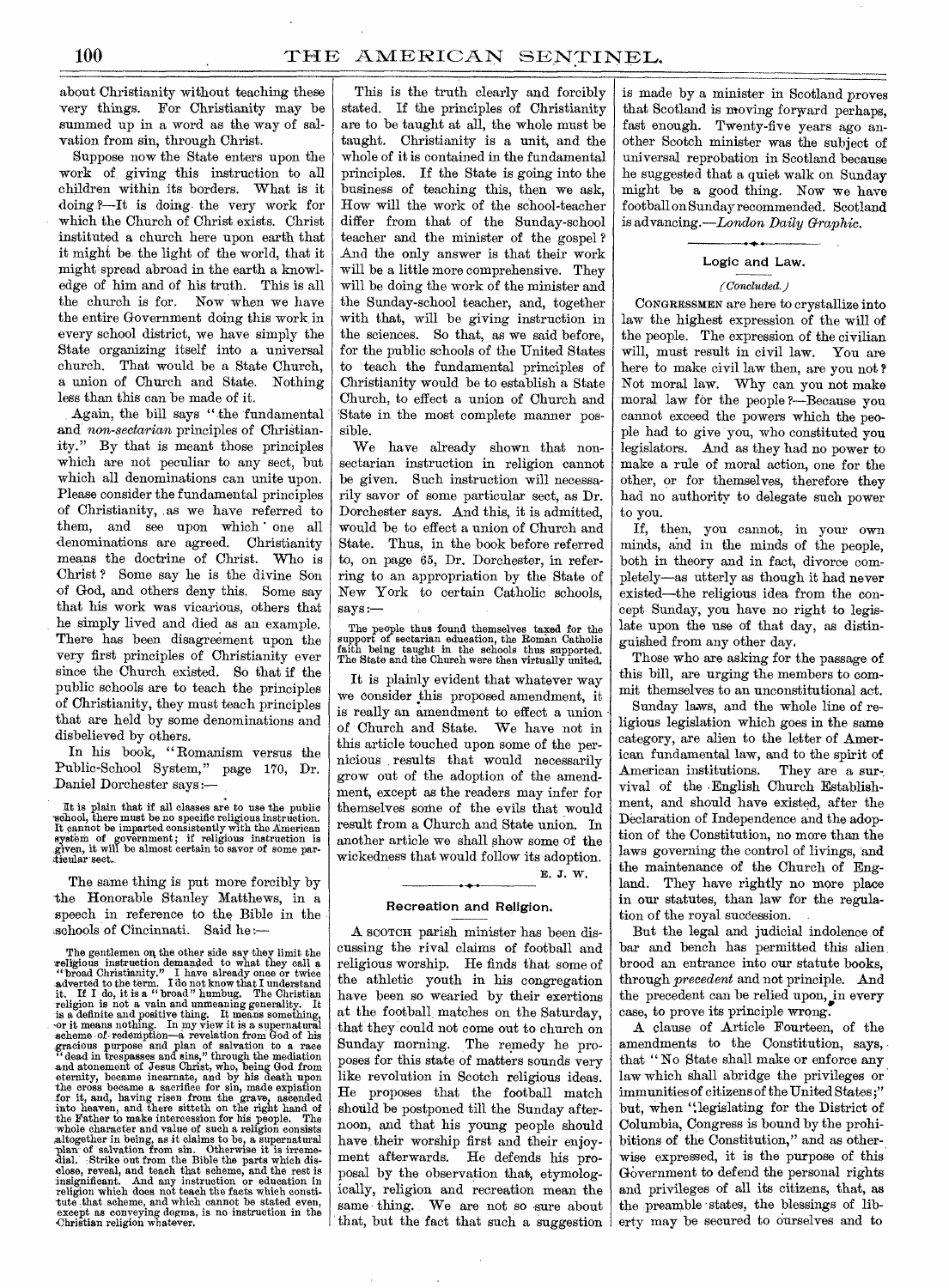our posterity. Yet, suppose for a moment that you are able to divest yourselves of the religious heredity acquired since your ancestors first heard Sunday preached, and you proceed upon a civil basis entirely; how far may you, as legislators, proceed in this special legislation, without trenching upon individual and absolute rights ? To determine that, let us go back again to the source from which legislative authority is derived, the people.

A citizen holds the right and title to his life in fee simple. Of what is a man's life composed ?—Three score years and ten, or more, if by reason of strength he may attain, to it. In other words, it is *time,—that* is the stuff of which the web of his life is woven. That time is his, possessed by him in indefeasible right. May he take, civilly, one-seventh of his neighbor's time, ten years of his life; may his neighbor take one - seventh of his life, ten years of his time, and devote it to any purpose whatever ? If not, then have they the right to delegate to you the power to take away one-seventh of the lifetime of all the people ? For, if it be true that they have that right, and may therefore give it to you, then the representative of the Knights of Labor, who spoke at the late Sunday Convention at Washington, was on the right track, when he said, "We go farther than you, and demand two days in the week, Saturday for play and Sunday for rest," and it may properly be made a penal offense to labor on Saturday *and* Sunday, and if for two days, then for three, four, five, six, seven; and the State may properly dictate what shall be the works of necessity and mercy permissible for any and all days of the week. Then a man's *lifetime* is not his; but has been absorbed into the being of a vampire of his own creation. If this can be so, what then becomes of the "inalienable rights" of "life, liberty, and the pursuit of happiness," which the Declaration of Independence asserts ?

It 'is therefore by the inexorable logic of their position, that those who are promoting the passage of Sunday laws, are compelled to deny the soundness of the foundation principles of our Government, " All men are created equal," and "Govornment derives its just powers from the consent of the governed," declaring them -to be untrue and dangerous doctrines. At a joint Convention of the Sabbath Union and National Reform Association, held at Sedalia, Missouri, last summer, Rev. W. D. Gray said, in open convention, I do not believe that Governments derive their just powers from the consent of the governed, and so, the object of this movement is an effort to change that feature -of our fundamental law." The assent of the convention to these views was shown by the election of Mr. Gray to the secretaryship of the permanent State organization. Colonel Elliott F. Shepard, Presi-

dent of the American Sabbath Union, in a speech made at Chautauqua last summer, said, " Governments do *not* derive their just powers from the consent of the governed. God is the only law-giver. His laws are made clear and plain in his word, so that all nations may know what are the laws which God ordained to be kept."

These open statements show that the Sabbath Union and National Reform Association are, by the utterances of their representative men, traitors at heart. They unblushingly declare their disrespect for the principles of the Declaration of Independence, as a preliminary to- the request to Congress, for the passage of laws in violation of the Constitution. They are at enmity with the Declaration and Constitution, because they desire to ignore rights which the one specifies, and the other secures to the people.

In this nation every individual is subject to the Government, and this Government derives its authority from no foreign power. The just powers of this Government then, if not from the governed, must be derived directly from God. We can understand how that the people express their highest civil conceptions in voicing human law; but if there be no human law, and all law is the' expression of the perfection of God, what medium shall give voice to it ? Upon this point, hear Rev. W. F. Crafts, Secretary of the Sabbath Union, in the convention lately held in the city of Washington. The following is *verbatim*:

Mr. Hamlin: Is it proposed that an end should<br>be put to the running of the street cars on Sunday?<br> $Mr. Craffs$ : Well, whatever the law may be, I<br>suppose the consciences of the people, and the<br>officers, will carry out the law; in the enforcement of the law ; for, even independent of police, local influence, a law-and-order league is useful in connection with the officers. newspapers and street-cars, these would come either<br>under "secular work" or "works of necessity and<br>mercy," and that is a matter of interpretation by<br>the courts.....But the question of horse-cars<br>and newspapers will undoub the courts, and something will either be put into the law, or decided by the courts shortly after the law is passed.

See also " Notes of Hearing," before the Senate Committee (of the Fiftieth Congress) on Education and Labor, on the joint resolution (S. R. 86) proposing an amendment to the Constitution of the United States, respecting establishments of religion and free public schools, p. 90.

*Senator Payne:* Let me inquire whether Unitarianism is within the principles of the Christian religion ? . . . Is not Unitarianism a direct denial of the Divinity of Christ, and the Christian Church, and is that to be prohibited, or is it to be allowed?

*The Chairman :* The Court would have to settle that wherever the question was raised.

There is, then, no controversy but what these questions raised by this line of legislation, must come before the courts for adjudication. If this is to be, "The American Sabbath," and these the necessary measures for its "preservation," who will be the " American god ?"—Jehovah ? the courts ? or the theological instructors behind the bench?

This is not a new subject in the com-

mittee-rooms of Congress. The Twentieth Congress was largely petitioned for the stoppage of Sunday mails, and it was then said that "these petitions did in fact call upon Congress to settle what was the law of God." The measure was reported upon adversely, the Senate concurring. See Register of Debates in Congress, Vol. 5, p. 43; and abridgments of Debates of Congress, Vol. 10,  $\tilde{p}$ . 232. The report of Mr. Johnson, of Kentucky, from the Senate Committee on post-offices and postroads, to whom these petitions had been referred, is germane to the present issue. It is submitted that the Committee of the District of Columbia would, in this instance, be justified in presenting a similar report on H. R. 3,854, on similar ground.

As to the point that the District of Columbia already has Sunday laws in force, and enforceable, see laws of the District of Columbia, 1868, p. 137, Sections 10 and 11 (re-adopted in 1874). Section 92, p. 9 of the Revised Statutes of the District of Columbia, says : " The laws of the State of Maryland, not inconsistent with this title, as the same existed on the twenty-seventh day of February, 1801, except as since modified or repealed, continue in force within the District." The authority so to legislate, is shown in laws of Maryland, 1791, 1. Dorsey, p. 269, chapter 45, section 2, in connection with the clause in section 8, Article 1, of the Constitution of the United States, where, in citing the powers of Congress, it says, " To exercise exclusive legislation, in all cases whatsoever, over such District (not exceeding ten miles square) as may by cession of particular States, and the acceptance of Congress, become the seat of government of the United States," etc.

The District being thus under the jurisdiction of Congress, and the Maryland law adopted the Revised Statutes of the District of Columbia (section 1049, p. 122) determines what court has jurisdiction of cases coming under this law. It is there found to be the Police Court, and section 1,054 same page, provides that "The court may enforce any of its judgments or sentences, by fine or imprisonment, or both." Therefore, although the penalty affixed to the Maryland law may have become obsolete or difficult of determination, authority is lodged in the court having jurisdiction to affix its penalty by " fine or imprisonment, or both ;" and in evidence of the fact that the law survives, although the penalty may become obsolete, see United States vs. Royall, 3 Cranch, Circuit Court Reports, pp. 620-25.

If Congress ever had the power to adopt such a law, the Maryland Sunday law of 1723 is still in force, and enforceable in the District of Columbia, and to adopt another would be simply cumulative legislation.

But, on the other hand, if it be true that, when " legislating for the District of Columbia, Congress is bound by the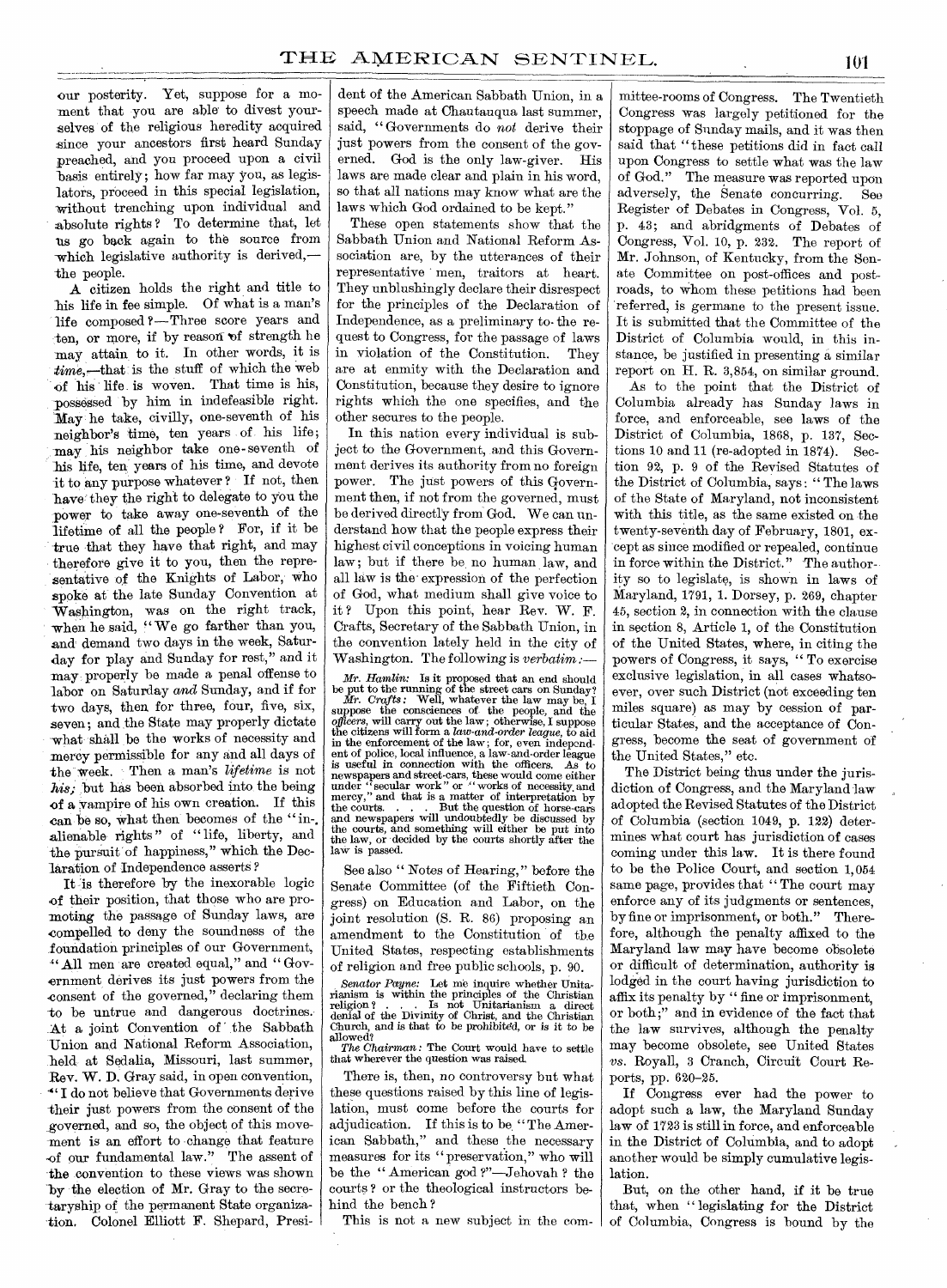prohibitions of the Constitution," see United States vs. More, 3 Cranch 160, and Congress never rightfully adopted this law into the statutes of the District, then, Congress would be guilty of cumulative unconstitutionality, in passing the law contemplated in House Resolution 3,854.

# Respectfully submitted, W. H. McKEE,

*For the Nat'l Religious Liberty Ass'n.* 

# Paganism and Christianity.

BISHOP ANDREWS, who has recently returned from a tour of inspection of the Methodist missions in Asia, reports that he found evidences in Japan of what he regards as a drift toward Christianity. The whole nation, he says is permeated with the fundamental principles of Christian civilization.

The same tendency has been discerned by other observers, and the advisability of formally adopting Christianity has every been discussed seriously by some of the Japanese statesmen and philosophers on the ground that the nation would profit by establishing the religion of the West. But this disposition toward Christianity is rather an indication of the absence of religious ideas and convictions than of the kindling of any new and genuine faith among the Japanese. The whole number of actual Christian converts there is put by Bishop Andrews at 25,000 only, while the population of the islands is about 35,- 000,000; and the educated people are described by him and other travelers as doubting or utterly rejecting all supernatural religion whatsoever. Such vital religious faith as there is remains among the common people; but the skeptical philosophers -argue that so long as they have a religion of some sort it would not make much difference whether it were Christianity or Buddhism. The change, as the philosophers would make it, would be in name only.

Thus the state of mind among the educated Japanese is analogous to what it now is among many educated Europeans and Americans. They reject the old religious faith for themselves, but they regard its acceptance by the mass of the people as valuable for the preservation of the social order and system. The colleges and universities of Japan propagate religious doubt and scientific and philosophic theories subversive of all theology ; and yet the temples are kept up to stimulate the faith of .the humble faithful. Is not the same verymuch the case here ? Our chief colleges exert an influence hostile to theological dogma and theory, but the churches continue to preach and uphold as much of the old belief as ministers will consent to inculcate and the attendants to receive. [The *Sun* might justly have added, and it ought to, that they are-also seeking to have the State formally adopt it here as is proposed in Japan.—EDITOR SENTINEL.] This

substantial agreement with their own sentiment and practice leads the Japanese philosophers to question whether they might not adopt Christianity as they see it manifested in the West, without any violent shock to popular prejudices and with material gain in their relations with the western civilization. That seems to be the explanation of such drift toward Christianity as there really is in Japan.

Nor can it be denied that they have some reason for so thinking, and that it has been strengthened by recent theological discussions in this country. The best of the candidates offering themselves as missionaries for the American Board are young men who have acquired in the theological seminaries of the Congregationalists, views whose logical tendency is toward the Japanese position. They doubt, or absolutely reject, the old and fundamental doctrine of everlasting punishment, and would govern God by rules and under limitations which satisfy the requirements of human reason. In other words, reason has become their God. So, also, the Presbyterians are demanding that their standard of faith shall be made consistent with reason, though in order to accomplish the change the whole system of theology, as held by all orthodox churches, must be destroyed. They would make man's reason and sentiment rather than God's will to rule in the world. They are on the road to an agnosticism as complete as that of the Japanese. The Presbyterian minister who asserted in the New York Presbytery that his church was taking Colonel Ingersoll as its guide and leader, was not far wrong. The movement for a revision of the Westminster Confession is a movement in that direction.

It seems to us, therefore, that instead of attempting to encourage a tendency toward indifferent Christianity in. Japan, Bishop Andrews and all Christian Bishops and ministers should rather bind themselves together to revive genuine Christianity at home. New York to-day is a pagan city. The majority of the people, and more especially the educated people, are as much pagans as the inhabitants of Tokio. *—New York Sun, February 25, 1890.* 

IN the Baltimore Conference of the Methodist Episcopal Church, South, March 15, the Rev. P. H. Whisner asked for the appointment of a committee of five on Sabbath observance, saying that " there is a great struggle going on between those who wish to see the Christian Sabbath kept sacred and those who wish to do as they please on that day." Well, if a man is not a Christian, has he not the right to do as he pleases on the Christian Sabbath? Why is it that those who profess to be Christians, persist in the effort to compel those who are not Christians to act as though they were? Such a proceeding is a reproach and only causes reproach to Christianity.

| <b>NATIONAL</b>                                                                                                                                                                                                                                                                                                                                                                                                                                                                                                                                                                                                                                                                                                                 |
|---------------------------------------------------------------------------------------------------------------------------------------------------------------------------------------------------------------------------------------------------------------------------------------------------------------------------------------------------------------------------------------------------------------------------------------------------------------------------------------------------------------------------------------------------------------------------------------------------------------------------------------------------------------------------------------------------------------------------------|
| RELIGIOUS LIBERTY ASSOCIATION.                                                                                                                                                                                                                                                                                                                                                                                                                                                                                                                                                                                                                                                                                                  |
|                                                                                                                                                                                                                                                                                                                                                                                                                                                                                                                                                                                                                                                                                                                                 |
| DECLARATION of PRINCIPLES.                                                                                                                                                                                                                                                                                                                                                                                                                                                                                                                                                                                                                                                                                                      |
| We believe in the religion taught by Jesus Christ,<br>We believe in temperance, and regard the liquor traffic as $a$ .<br>curse to society.<br>We believe in supporting the civil government, and snbmit-<br>ting to its authority.<br>We deny the right of any civil government to legislate on.<br>religious questions.<br>We believe it is the right, and shonld be the privilege, of<br>every man to worship according to the dictates of his own con-<br>science.<br>We also believe it to be our duty to use every lawful and honorable means to prevent religious legislation by the civil.<br>government; that we and our fellow-citizens may enjoy the in-<br>estimable blessings of both religious and civil liberty. |
| OFFICES.                                                                                                                                                                                                                                                                                                                                                                                                                                                                                                                                                                                                                                                                                                                        |
| 43 BOND STREET, NEW YORK CITY;<br>225 A ST., N. E. WASHINGTON; 28 COLLEGE PLACE, CHICAGO                                                                                                                                                                                                                                                                                                                                                                                                                                                                                                                                                                                                                                        |
| President.<br>C. ELDREDGE,                                                                                                                                                                                                                                                                                                                                                                                                                                                                                                                                                                                                                                                                                                      |

### Religious Intolerance.

*Secretary.* 

W. H. McKEE,

As a representative of the National Religious Liberty Association, the writer at-  $tended the March term of the Circuit C<sub>crit</sub>,$ at Troy, Tennessee, to witness the trial ofone R. M. King, indicted for working on Sunday. Mr. King is a member of the-Seventh-day Adventist Church, a sect which, like the Seventh-day Baptists, observes the seventh day (Saturday) as the-Sabbath, instead of Sunday, believing the seventh, and not the first day of the week, to be the day of divine appointment.

The indictment against Mr. King reads as follows :—

Indictment vs. R. M. KING.

State of Tennessee,  $\overline{\bigcup_{\text{Cavity}}}$  Term, A. D. 1889.

The Grand Jurors of the State of Tennessee, elected, empanelled, sworn and charged to inquire<br>in and for the body of the County of Obion, in the-State aforesaid, upon their oath present that R. M.<br>King, late of said County, laborer, heretofore, to wit:<br>on the 23rd day of June, A. D. 1889, and on diverse<br>other Sundays before and after that date, and up to<br>the taking necessarily engage in his secular business, and per-formed his common avocation of life, to wit : plowing on Sunday, and did various other kinds of work<br>on that day and on Sundays before that day, with-<br>out regard to said Sabbath days. Said work was<br>not necessary, nor done as a matter of charity; and<br>the doing of said work aforesaid present and say that said R. M. King was. in manner and form aforesaid guilty of a public: nuisance by such work on Sunday in a public place, prejudicial to public morals, contrary to the statute,. and against the peace and dignity of the State.

J. R. BOND, Att'y-Gen.

Five witnesses were called for the State,. and one for the defense. The first witness examined was J. L. Cole, who was also the. prosecutor in the case. He testified that he had seen Mr. King plowing in his field on Sunday on one occasion. There was a public neighborhood road on two sides of the field in which the plowing was done, but the field was not in sight of any place of public worship. He did not see the defendant plowing for more than five minutes. On cross-examination the following questions were put to the witness by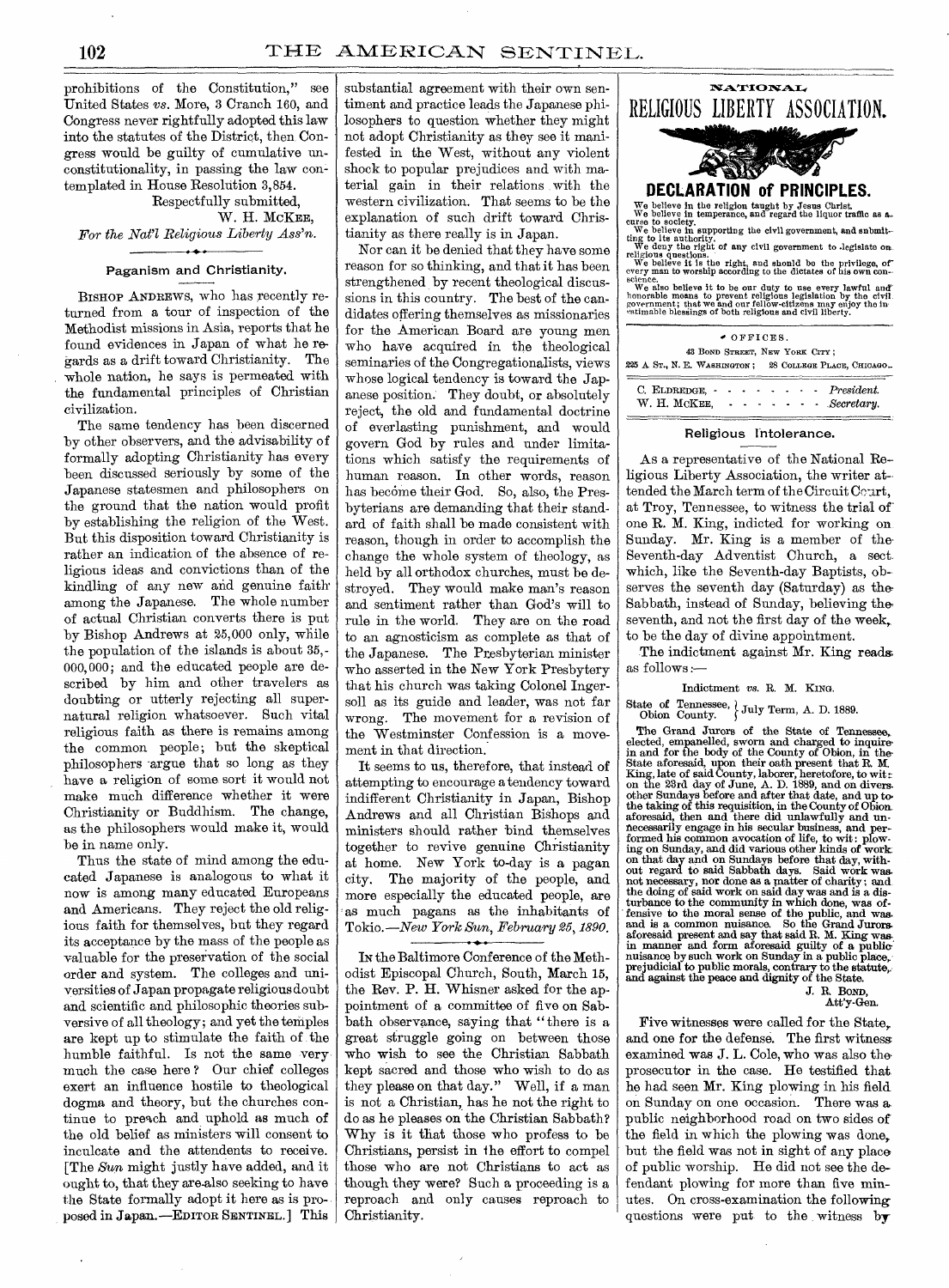Colonel Richardson, the defendant's coun sel, and drew from the witness the an-.swers as given *:—* 

*Col. R.— Did* you see the defendant, Mr. King, working on Sunday ?

*Mr. Cole.*— Yes, sir; I saw him plowing in his field on Sunday, the twenty-third day of June last. *Col R.— Did* it disturb you in any way ?

*Mr. Cole.—* Yes, sir, of course it did; it was very annoying to my feelings.

*Col. R.—* On what grounds ?

*Mr. Cola—* On the ground that it was a violation ,of laws both sacred and civil.

*Col. R.—Then* it was an excitement of your re-ligious feelings, and repulsive to your views of 'Christianity?'

*Mr. Cole.—Yes,* sir.

*Col. R.—How* long have you known Mr. King ?

Mr. Cole.--For about twenty or twenty-five years. *Col. R.—* What was the general character of the defendant as a peaceable, quiet, law-abiding citizen, any to the time-of this indictment?

*Mr. Cole. --* It was good.

*Col. R.—Is* ho a pious, Christian gentleman ?

To this question the prosecuting attorney, J. R. Bond, objected, and his objection was sustained by Judge Swiggart, on -the ground that it was irrelevant. Whereupon Colonel Richardson made the follow- $\lim g$  plea :

Your Honor, I think it is relevant, and I submit to your Honor that I propose to prove that he is a member of a church which holds that Saturday, the seventh day, is the Sabbath, and that he observes it.<br>I think I have a right to do this for two purposes:<br>first, I think I have a right to do it to show that he<br>did not int I have a right to do it to show the intent and pur-<br>pose for which he did it, as a matter of mitigation. If this action can be sustained at all, and if this jury -can find any verdict at all, it is within the discretion and power of the jury to impose any fine above \$50 that they may see proper. And I think that as a matter of mitigation I have a right to show to the jury that this man belongs to a church that professes certain tenets of religious faith,— amongst which is that the seventh day is the Sabbath; and that he observed that day as the Sabbath. I think I have a right to prove this,—not, I grant you, as a defense to the action, or as a decision of it, but in mitigation of any fine.

The Court.-I do not think his religious belief or religious connection with any church or sect has anything to do with this lawsuit, and sustain all objections tending to prove anything of that sort.

*Col. R.—* And- your Honor deehries to-allow me to prove it, even as a matter of mitigation?

The Court.-Yes, sir.

*Col. R.* (to the witness).— Are you prejudiced against the defendant because of his religious views ?

*Mr. Cole.—* I can say this, that I do not favor his weligious views.

Here the Court objected to any further questions on this point from the defense.

Further examination drew from this witness and the one which followed, the fact that the witnesses and certain others had bound themselves by a written pledge ,or agreement to prosecute. every violation .of the Sunday law. The defendant offered to prove that others who made no pretensions to observe any other day than Sunday cut wheat with a self-binder, rafted logs, and did other work on. Sunday; and that no attempt had been made to prosecute them; but the Court would not allow him to do so.

The cross-examination showed that the third witness, Alexander Wright, was :going down to his field to examine his Crops the, first time he saw Mr. King at work; and on another occasion he and the fourth witness, William Oaks, were on their way to another part of the neighbor-

hood after a cow. The fifth witness was looking up harvest-hands when he saw the defendant at work on Sunday.

The defendant also offered to prove that he had been tried before a Justice of the Peace, and fined for the identical work which was made the principal offense in the indictment, viz.: plowing corn on Sunday, the twenty-third day of June last, and that he had paid his fine and the costs; and introduced for the purpose the Justice before whom he was tried; but the Court would not permit him to prove these facts.

The speech of the prosecuting attorney was a tirade against the religious sect of which the defendant was a member, and a reflection upon northern men, although Mr. King is not a northern man, all of which was well calculated to arouse the prejudices of the jury. It was so saturated with blackguardism that it cannot be repeated. The main effort of the speaker was to confound the defendant and those of his religious faith with the Mormons, and he even charged them with offering human sacrifices. I will *give* a few extracts from the speech, which are very much modified; for no respectable pen could write the words as , spoken, and no respectable ear would want to hear them.

There were a lot of fellows in the olden time some Adventists, or Seventh-day Advents, or Mor-mons, or Mayflower fellows, I do not care which you call them—that believed in human sacrifices, carrying them to the altar and burning them up as an incense. Suppose they should come from the same section of that country, Colonel Richardson would say, "You have no right to interfere with the<br>rights of conscience of this people; and you can't<br>interfere with them, because the Bill of Rights says<br>that every man in this country has a right to wor-<br>shipGod accordi Burn children, practice polygamy, and everything else of that sort! No, sir; away with all such fool-ishness, and everything of that sort! I do not care anything about the Adventists, or Mormons, whether they are right or not. But when they come here they must walk up to the rack and eat the same fodder that our folks eat. Not satisfied with worshiping God! Oh no; but with your shorthand reporters, your Mormons, and your Adventists, you want to corrupt not only the whole morals of the country, but you want to control the courts of the<br>country. I wish to God we had more Methodist<br>Churches, and more Baptist Churches, and more<br>PresbyterianChurches, and more EpiscopalChurches,<br>and more Catholic Churches, un churches; but, in the name of God, I do not want any of these Advent Churches, or Mormon Churches. Guiteau, when he had a revelation from God (and I expect he had a Seventh-day Adventist lawyer to defend him), took a pistol and shot down the ruler of this Nation, and they hung him; and that is what they ought to do with all these fellows. I have no: respect for men like that. These fellows never heard from God, and I think they never will. They are not satisfied with working on Sunday and practicing polygamy themselves, they come down here and want to save us, and have us practice polygamy.

The obscene and filthy utterances of the attorney, which we have not quoted, evoked considerable merriment among the visitors in the court-room, the jury, and especially among the leading witnesses for the prosecution, who were devout church members.

The jury was only out about half an hour, when they returned a verdict of guilty, and assessed the fine at \$75. The counsel for the defendant took exception to the charge given to the jury, and moved a new trial. In refusing to grant a new trial, the Judge said:

The law is clear. I charged it properly. The fine is a reasonable one, and one well warranted, The laws are made to be obeyed; and Mr. King and all other men should and must obey them, or leave the country. I make these remarks that they may know that I intend to have the laws strictly enforced in the future. Mr. King and his brethren have a right to keep another day if they choose, but as Christian men it is their duty to obey the laws of the State, and they must do it.

An appeal was taken to the Supreme Court of the State, and will probably be heard at the April term.

The results of this case prove more clearly than ever the danger of removing a single provision that our fathers wisely put in the Constitution to protect the rights of conscience, and to secure to all perfect religious liberty. And it is not enough to have these safeguards in the Constitution; The statute-books must also be kept clear of laws touching matters that are purely religious. The Bill of Rights of Tennessee is clear and strong as to the rights of conscience; but the statutes are enforced regardless of the Bill of Rights In matters of so much importance we cannot trust to the good will and indulgence of our fellowcitizens. The rights of every citizen in matters of conscience should be recognized fully and distinctly in all constitutions and statute-books, both State and national. Nor can any creed or sect be safe when it is otherwise. No matter how numerous or well protected they may be at the present time, let the precedent once be established of coercing the conscience under the sanction and protection of law, and none can tell what the end will be. In the case above referred to, the witnesses testified that their moral and religious senses and their sense of propriety were shocked. Another citizen of Tennessee, in talking with the writer, said that it would shock his moral sense, and sense of propriety, more to see persons led down into the water and immersed than to see a man quietly plowing in his field on Sunday. Who can say, if the laws would permit it, that there would not be men whose religious senses would be shocked by immersion, by communion in both kinds, or by the opposite of these, till their pent-up religious enthusiasm would seek vent in prosecutions and persecutions. The only tenable ground for a remedy against the evils of religious legislation is to keep the State and the Church forever separate.

DAN. T. JONES.

THE act of those riotous women at Lathrop, Missouri, the *Union Signal* approves as "a temperance crusade with practical features and speedy results." We do not believe in intemperance nor in rioting. Riotous " temperance " is intemperance none the less dangerous than saloon intemperance. These women ought to have been 'more both 'womanly and more temperate. They should not have allowed their zeal to get the better of their judgment.